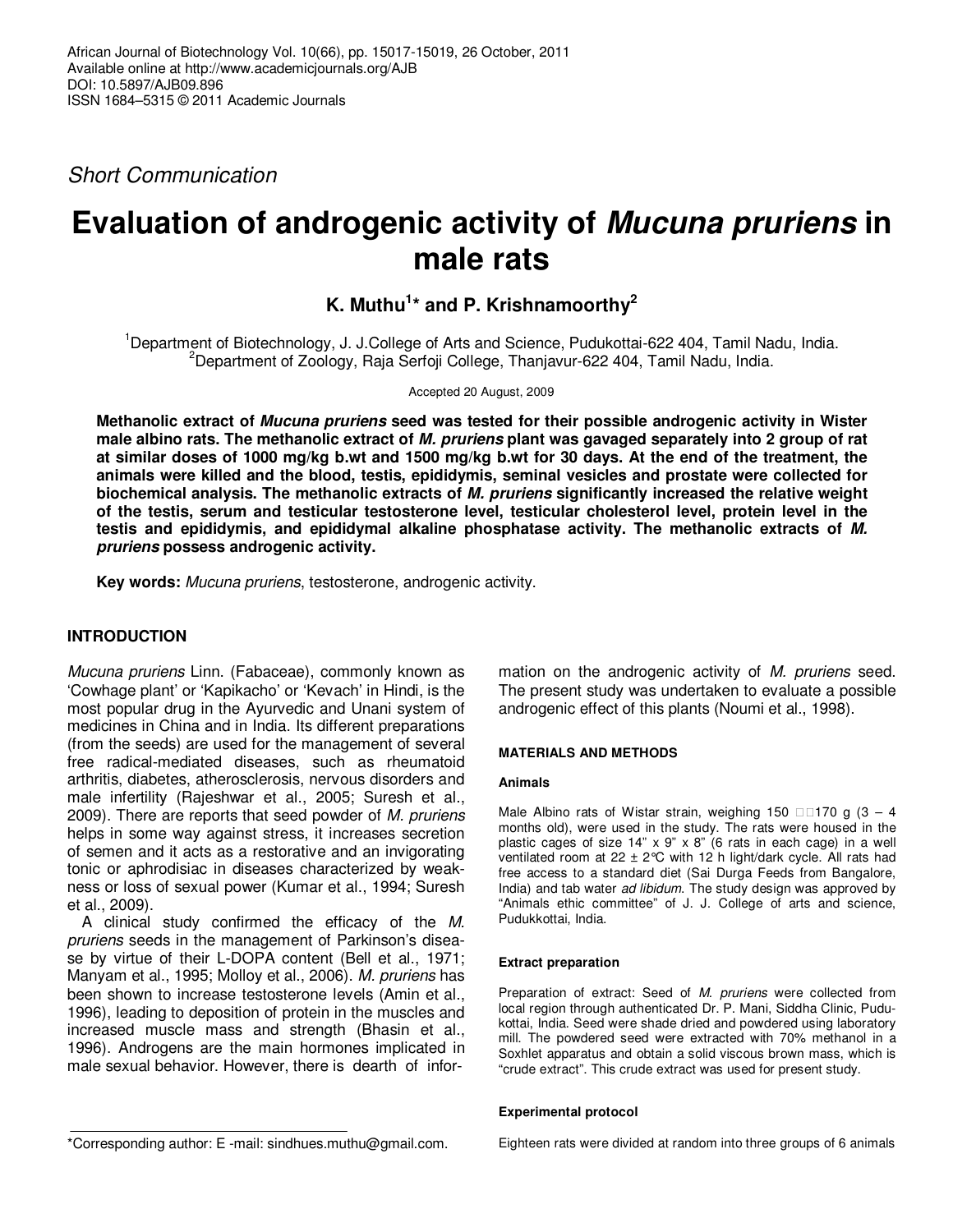| Group $(n = 6)$    | Testis (mg)      |                 | Epididymis (mg) Seminal vesicles (mg) Prostate (mg) |                 |
|--------------------|------------------|-----------------|-----------------------------------------------------|-----------------|
| Control            | $0.55 + 0.04$    | $0.16 \pm 0.02$ | $0.26 \pm 0.03$                                     | $0.13 \pm 0.08$ |
| 1000 mg/kg $b$ .wt | $0.58 + 0.02*$   | $0.18 \pm 0.02$ | $0.26 \pm 0.04$                                     | $0.14 \pm 0.03$ |
| 1500 mg/kg b.wt    | $0.64 \pm 0.03*$ | $0.20 \pm 0.02$ | $0.31 + 0.02^*$                                     | $0.17 + 0.02*$  |

**Table 1.** Effect of methanolic extract of Mucuna pruriens seed on weights of reproductive organs (g/100 g body weight, mean±SE) in male rats.

\*P < 0.05 compared with control.

**Table 2.** Biochemical changes in the serum, testis and seminal vesicle of Mucuna pruriens seed treated rats.

| Group $(n = 5)$                | Serum<br>testosterone<br>(ng/ml) | <b>Testicular</b><br>testosterone<br>(ng/g) | Proteins $(mg/q)$ |               | <b>Fructose</b>      | <b>Cholesterol</b> | α-                    |
|--------------------------------|----------------------------------|---------------------------------------------|-------------------|---------------|----------------------|--------------------|-----------------------|
|                                |                                  |                                             | <b>Epididymis</b> | Testis        | $(\mu \text{mol}/q)$ | (mg/g)             | qlucosidase<br>(mU/g) |
| Control                        | $0.5 \pm 0.2$                    | $4.0 \pm 0.7$                               | $0.2 \pm 0.0$     | $0.4 \pm 0.0$ | $4.7 \pm 0.6$        | $3.2 + 0.1$        | $4.4 \pm 0.1$         |
| 700 mg.kg $^{-1}$ .day $^{-1}$ | $3.0 \pm 0.1^*$                  | $9.1 \pm 0.7^*$                             | $0.3 \pm 0.0$     | $0.5 \pm 0.0$ | $8.2 \pm 0.6$        | $6.6 \pm 0.2^*$    | $7.0 \pm 0.7^*$       |
| 800 mg.kg $^{-1}$ .day $^{-1}$ | $2.5 \pm 0.1^*$                  | $7.9 \pm 0.9^*$                             | $0.3 \pm 0.0$     | $0.6 \pm 0.1$ | $8.6 \pm 1.7$        | $7.6 \pm 0.4^*$    | $6.3 \pm 0.5$ **      |

 $*P < 0.05$ ;  $*P < 0.01$  compare with control.

each. The two treated groups were gavaged 1 ml of either plant extract (Doses: 1000 mg/kg b.wt, 1500 mg/kg b.wt) or the controls, 1 ml of distilled water per day, both for 30 days. Animals were sacrificed on day 31 by decapitation. Blood samples were collected and the serum was prepared and kept at -20°C for biochemical analysis. The prostate, seminal vesicle, left testis and epididymis were excised, freed from the attached fat and connective tissue and kept at -20°C as well.

The serum and testicular testosterone levels were determined by radioimmunoassay (WHO, 1991) using testosterone 125I kit. The total protein level was determined in the sexual organs (testis and epididymis) by method of Lowry et al. (1951). Fructose level in the seminal vesicle and epididymis were estimated by the method of Lindner and Mann, (1960) and an activity of alkaline phosphatase in the epididymis was determined by method of Malymy and Horecker (1966). The cholesterol level in the testis was determined by method of Zaks (1957).

#### **Statistical analysis**

The results were expressed as mean  $\pm$  SEM. The significance of differences was analyzed using Student's t-test, P < 0.05 was considered as significant.

# **RESULTS AND DISCUSSION**

The methanolic extract of M. pruriens seed extract caused a significantly increased ( $P < 0.05$ ) in the weight of testis, seminal vesicle and prostate (Table 1). Doses of (1000 mg/kg b.wt and 1000 mg/kg b.wt) M. pruriens seed extract did not alter any significant in the level of fructose in seminal vesicle and epididymis. Administration of M. pruriens extract (1500 mg/kgb.wt) treated rat significantly increased ( $P < 0.05$ ) the level of protein in testis and epididymis (Table 2). M. pruriens seed extract induced a significant increase ( $P < 0.05$ ) in the level of serum and testicular testosterone, significant increase (P < 0.05) in the level of cholesterol in the testis and also increased (P < 0.05 - 0.01) the activities of alkaline phosphatase in the epididymis (Table 2).

The increased in the weight of the accessory sex organs caused by the plant extract was probably the result of increased secretary activity, which was supported by an increase in the activities of alkaline phosphatase in epididymis, protein level in the testis and epididymis as indicated in the present study (Table 2). Increase in the weights and secretory activity of these androgen-dependent organs could be due to the increased in androgen biosynthesis shown by the significant increase in serum and testicular testosterone level in the M. pruriens seed extract treated rats (Suresh et al., 2009). Result also revealed a significant increase in testicular cholesterol, the starting material for androgen biosynthesis (Carreau, 1996; Watcho et al., 2001).

In conclusion, the methanolic extract of M. pruriens seed extract has an androgenic activity. Further studies are warranted to isolate the active principles of the plants and to clarify their mechanism of action.

# **ACKNOWLEDGEMENT**

The authors wish to thank the Management of J.J.College of Arts and Science, Pudukottai for providing facilities.

## **REFERENCES**

- Amin KMY, Khan MN, Rehman ZS (1996). Sexual function improving effect of Mucuna pruriens in sexually normal male rats. J. Study Med. Plant. Fitoterapia, 67: 53-58.
- Bell EA, Nulu, JR, Cone C (1971). Swaminathan Research Foundation of Chennai. Phytochemistry, 10: 2191-2194.